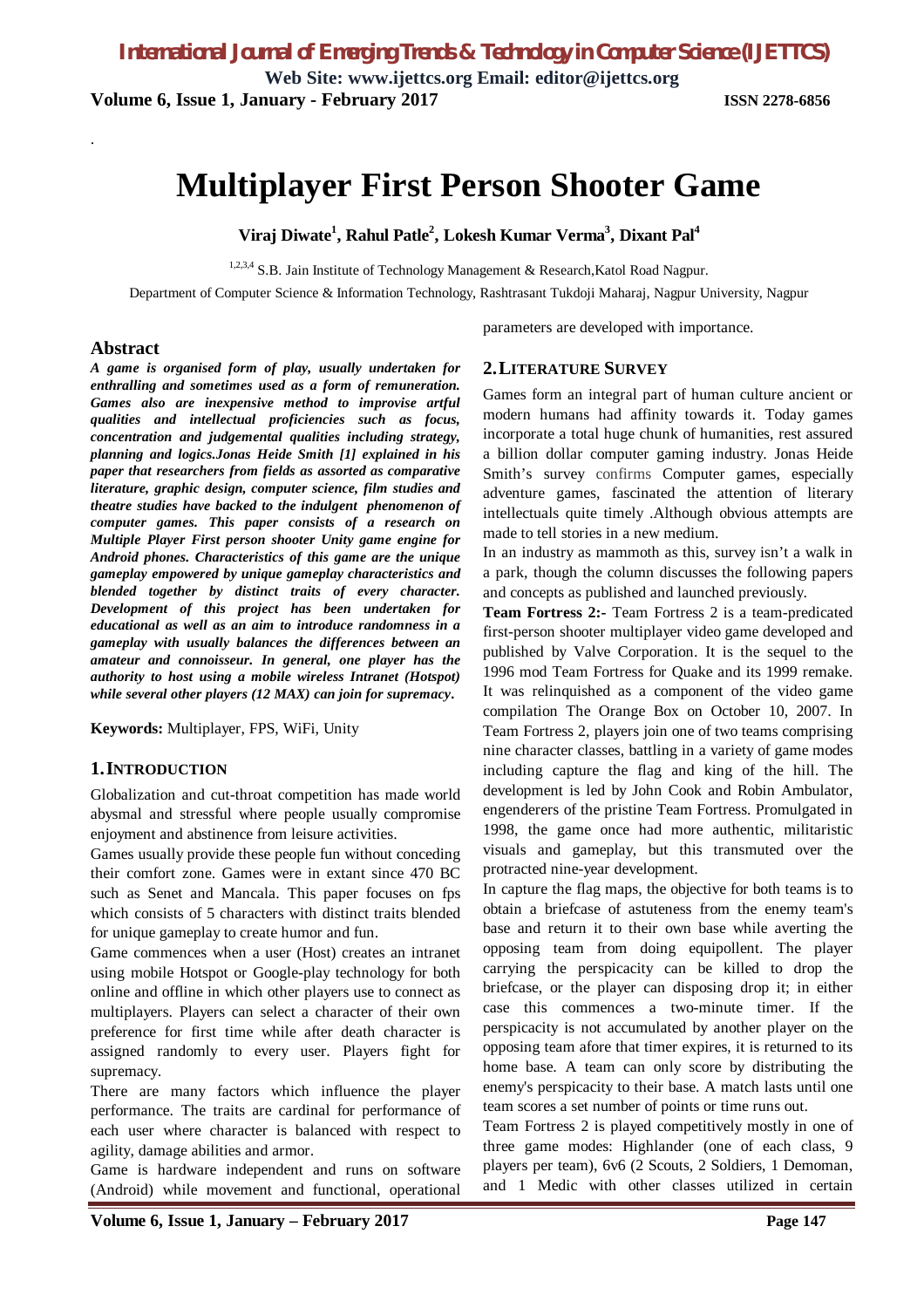# *International Journal of Emerging Trends & Technology in Computer Science (IJETTCS)*

**Web Site: [www.ijettcs.org](http://www.ijettcs.org) Email: [editor@ijettcs.org](mailto:editor@ijettcs.org) Volume 6, Issue 1, January - February 2017 ISSN 2278-6856**

situations), or 4v4 (1 Scout, 1 Soldier, 1 Demoman, and 1 Medic, with other classes used often). While formalized competitive gameplay is very different from mundane Team Fortress 2, it offers an environment with a much higher caliber of teamwork than in public servers (additionally kenned as "pubs"). Most teams utilize a voice chat to communicate, and utilize an amalgamation of strategy, communication, and aiming faculty to acquire victory against other teams. Community-run competitive leagues withal incline to feature an item ban list, as well as the abstraction of randomized critical hits, in order to expedite gameplay and to abstract unbalanced or gamebreaking elements from matches.[4] Many competitive leagues withal award in-game medals and player accolades, which are submitted via the Steam Workshop and approved by Valve.

.

**Counter Strike:-** Counter-Strike (officially abbreviated as CS) is a series of multiplayer first-person shooter video games, in which teams of terrorists and contraveneterrorists battle to, respectively, perpetrate an act of terror (bombing, hostage-taking) and avert it (bomb defuse, hostage rescue). The series commenced on Windows in 1999 with the first version of Counter-Strike. It was initially relinquished as a modification for Half-Life and designed by Minh "Gooseman" Le and Jess "Cliffe" Cliffe, afore the rights to the game's astute property were acquired by Valve Corporation, the developers of Half-Life.

Map to be developed has been inherited from this game. The positioning of game objects such as crates, planks play a massive role in order to provide cover to players. Placement of genesis points and respawning points for health, ammo are referred from Counter Strike.

**Mini-Militia:-** Doodle Army 2: Mini Militia is a 2D shooter game released for iOS and Android devices. Doodle Army 2: Mini Militia has three game modes: training mode, survival mode, and multiplayer.

Training mode is a rudimentary tutorial that sanctions the player to learn the basic controls

In survival mode, the player must forfend themselves against weaponized robots with the avail of a CPU player. Sundry weapons can be obtained from eradicating the robots, including the shotgun, Desert Eagle, Uzi, Revolver, MP5, AK-47, M4, M93BA, SMAW, machete, and grenades. The player is fitted with jetpack boots with circumscribed fuel which sanctions them to better navigate the map.

The multiplayer mode features both Bluetooth and Wi-Fi cross-platform connectivity and fortifies up to six players. The gameplay is akin to survival, however, it includes a wider variety of weapons and maps. Weapons and avatars can be obtained through microtransactions.

User Interface and gameplay is being referred for development of this play.

#### **3.PROPOSED WORK**

With the highlights of survey listed in above points, hypothesis has been lead. Consider a game where a player can join a group of 5 characters, battling each other for supremacy. Gameplay is designed for unique blend of humor and fun. It includes a Deathmatch scenario where players compete for highest score in a stipulated amount of time.

Below describes a flow chart where a play button triggers an event host. Any user can host, while rest will join the game. Hosting a game implies to generate a mobile hotspot, setting up game details such as Map, time limit. Game-lobby displays game stats to users before gameplay actually begins, including list of connected players and every player has the privilege to select any random character for the first time while after which this privilege is withdrawn.



The Use-Case diagram however is shown below, which describes the functionalities each actor can actually perform. It consist of 2 actors; host & users.

#### **Objectives:-**

- To develop and deploy multiplayer FPS for mobile [android] platform.
- To gain insights and learn game design and game development.